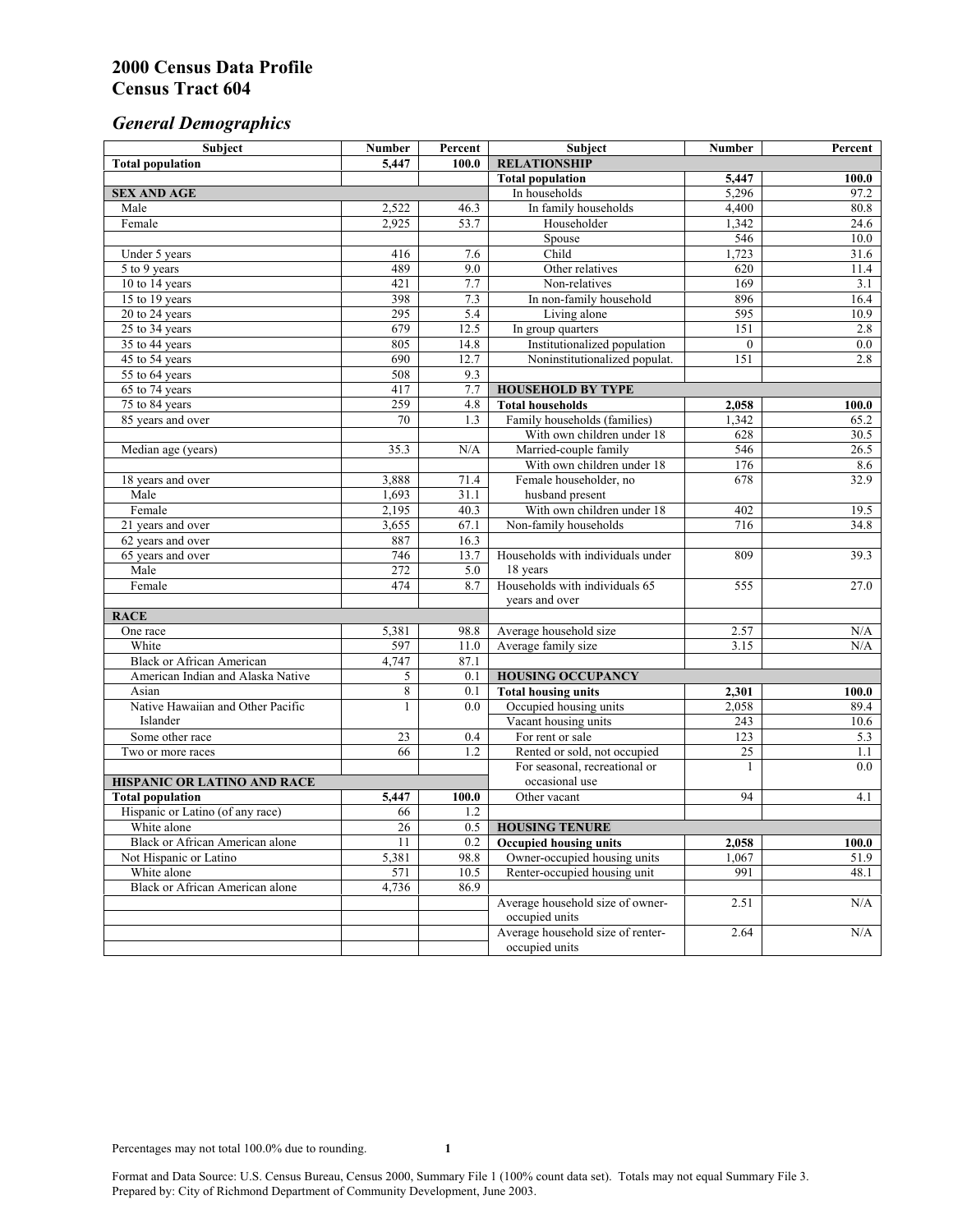## *Social Characteristics*

| <b>Subject</b>                              | <b>Number</b>                  | Percent             | <b>Subject</b>                         | <b>Number</b>   | Percent |  |  |  |
|---------------------------------------------|--------------------------------|---------------------|----------------------------------------|-----------------|---------|--|--|--|
| <b>SCHOOL ENROLLMENT</b>                    | <b>RESIDENCE IN 1995</b>       |                     |                                        |                 |         |  |  |  |
| Population 3 years and over enrolled in     | 1,403                          | 100.0               | Population 5 years and over            | 5,051           | 100.0   |  |  |  |
| school                                      |                                |                     | Same house in 1995                     | 2,611           | 51.7    |  |  |  |
| Nursery school, preschool                   | 127                            | 9.1                 | Different house in the U.S. in         | 2.355           | 46.6    |  |  |  |
| Kindergarten                                | 103                            | 7.3                 | 1995                                   |                 |         |  |  |  |
| Elementary school (grades 1-8)              | 706                            | 50.3                | Same county                            | 1,886           | 37.3    |  |  |  |
| High school (grades 9-12)                   | 348                            | 24.8                | Different county                       | 469             | 9.3     |  |  |  |
| College or graduate school                  | 119                            | 8.5                 | Same state                             | 285             | 5.6     |  |  |  |
|                                             |                                |                     | Different state                        | 184             | 3.6     |  |  |  |
| EDUCATIONAL ATTAINMENT                      |                                |                     | Elsewhere in 1995                      | 85              | 1.7     |  |  |  |
| Population 25 years and over                | 3,391                          | 100.0               |                                        |                 |         |  |  |  |
| Less than 9 <sup>th</sup> grade             | 304                            | 9.0                 | <b>NATIVITY AND PLACE OF BIRTH</b>     |                 |         |  |  |  |
| $9th$ to $12th$ grade, no diploma           | 1,039                          | 30.6                | <b>Total population</b>                | 5,447           | 100.0   |  |  |  |
| High school graduate (includes equivalency) | 1.062                          | 31.3                | Native                                 | 5,354           | 98.3    |  |  |  |
| Some college, no degree                     | 596                            | 17.6                | Born in United States                  | 5,347           | 98.2    |  |  |  |
| Associate degree                            | 57                             | 1.7                 | State of residence                     | 4,349           | 79.8    |  |  |  |
| Bachelor's degree                           | 253                            | $7.5\,$             | Different state                        | 998             | 18.3    |  |  |  |
| Graduate or professional degree             | 80                             | 2.4                 | Born outside United States             | $\tau$          | 0.1     |  |  |  |
| Percent high school graduate or higher      | 60.4%                          | N/A                 | Foreign born                           | 93              | 1.7     |  |  |  |
| Percent bachelor's degree or higher         | 9.8%                           | N/A                 | Entered 1990 to March 2000             | 67              | 1.2     |  |  |  |
|                                             |                                |                     | Naturalized citizen                    | 39              | 0.7     |  |  |  |
| <b>MARITAL STATUS</b>                       | Not a citizen                  | 54                  | 1.0                                    |                 |         |  |  |  |
| Population 15 years and over                | 4,130                          | 100.0               |                                        |                 |         |  |  |  |
| Never married                               | 1,741                          | 42.2                | <b>REGION OF BIRTH OF FOREIGN BORN</b> |                 |         |  |  |  |
| Now married, not including separated        | 1,182                          | 28.6                | Total (excluding born at sea)          | 93              | 100.0   |  |  |  |
| Separated                                   | 198                            | 4.8                 | Europe                                 | 33              | 35.5    |  |  |  |
| Widowed                                     | 496                            | 12.0                | Asia                                   | $\mathbf{0}$    | 0.0     |  |  |  |
| Female                                      | 376                            | 9.1                 | Africa                                 | 30              | 32.3    |  |  |  |
| Divorced                                    | 513                            | 12.4                | Oceania                                | $\Omega$        | 0.0     |  |  |  |
| Female                                      | 234                            | 5.7                 | Latin America                          | $\overline{30}$ | 32.3    |  |  |  |
|                                             |                                |                     | Northern America                       | $\theta$        | 0.0     |  |  |  |
| <b>GRANDPARENTS AS CAREGIVERS</b>           |                                |                     |                                        |                 |         |  |  |  |
| Grandparent living in household with        | <b>LANGUAGE SPOKEN AT HOME</b> |                     |                                        |                 |         |  |  |  |
| one or more own grandchildren under 18      |                                |                     | Population 5 years and over            | 5,051           | 100.0   |  |  |  |
| years                                       |                                |                     | English only                           | 4,866           | 96.3    |  |  |  |
| Grandparent responsible for grandchildren   | 67                             | 39.9                | Language other than English            | 185             | 3.7     |  |  |  |
|                                             |                                |                     | Speak English less than                | 23              | 0.5     |  |  |  |
| <b>VETERAN STATUS</b>                       |                                |                     | "very well"                            |                 |         |  |  |  |
| Civilian population 18 years and over       | 3,908                          | 100.0               | Spanish                                | 114             | 2.3     |  |  |  |
| Civilian veterans                           | 367                            | 9.4                 | Speak English less than                | 13              | 0.3     |  |  |  |
|                                             |                                |                     | "very well"                            |                 |         |  |  |  |
| <b>DISABILITY STATUS OF THE CIVILIAN</b>    |                                | Other Indo-European | 32                                     | 0.6             |         |  |  |  |
| NONINSTITUTIONALIZED POPULATION             | languages                      |                     |                                        |                 |         |  |  |  |
| Population 5 to 20 years                    | 1,460                          | 100.0               | Speak English less than                | $\theta$        | 0.0     |  |  |  |
| With a disability                           | 183                            | 12.5                | "very well"                            |                 |         |  |  |  |
| Population 21 to 64 years                   | 2,841                          | 100.0               | Asian and Pacific Island               | 9               | 0.2     |  |  |  |
| With a disability                           | 825                            | 29.0                | languages                              |                 |         |  |  |  |
| Percent employed                            | 38.7%                          | N/A                 | Speak English less than                | $\theta$        | 0.0     |  |  |  |
| No disability                               | 2,016                          | 71.0                | "very well"                            |                 |         |  |  |  |
| Percent employed                            | 71.2%                          | N/A                 | Other Languages                        | 30              | 0.6     |  |  |  |
| Population 65 years and over                | 750                            | 100.0               | Speak English less than                | 10              | 0.2     |  |  |  |
| With a disability                           | 390                            | 52.0                | "very well"                            |                 |         |  |  |  |

Format and Data Source: U.S. Bureau of the Census, Census 2000, Summary File 3 (sample data set). Totals may not equal Summary File 1 due to sampling.

Prepared by: City of Richmond Department of Community Development, June 2003.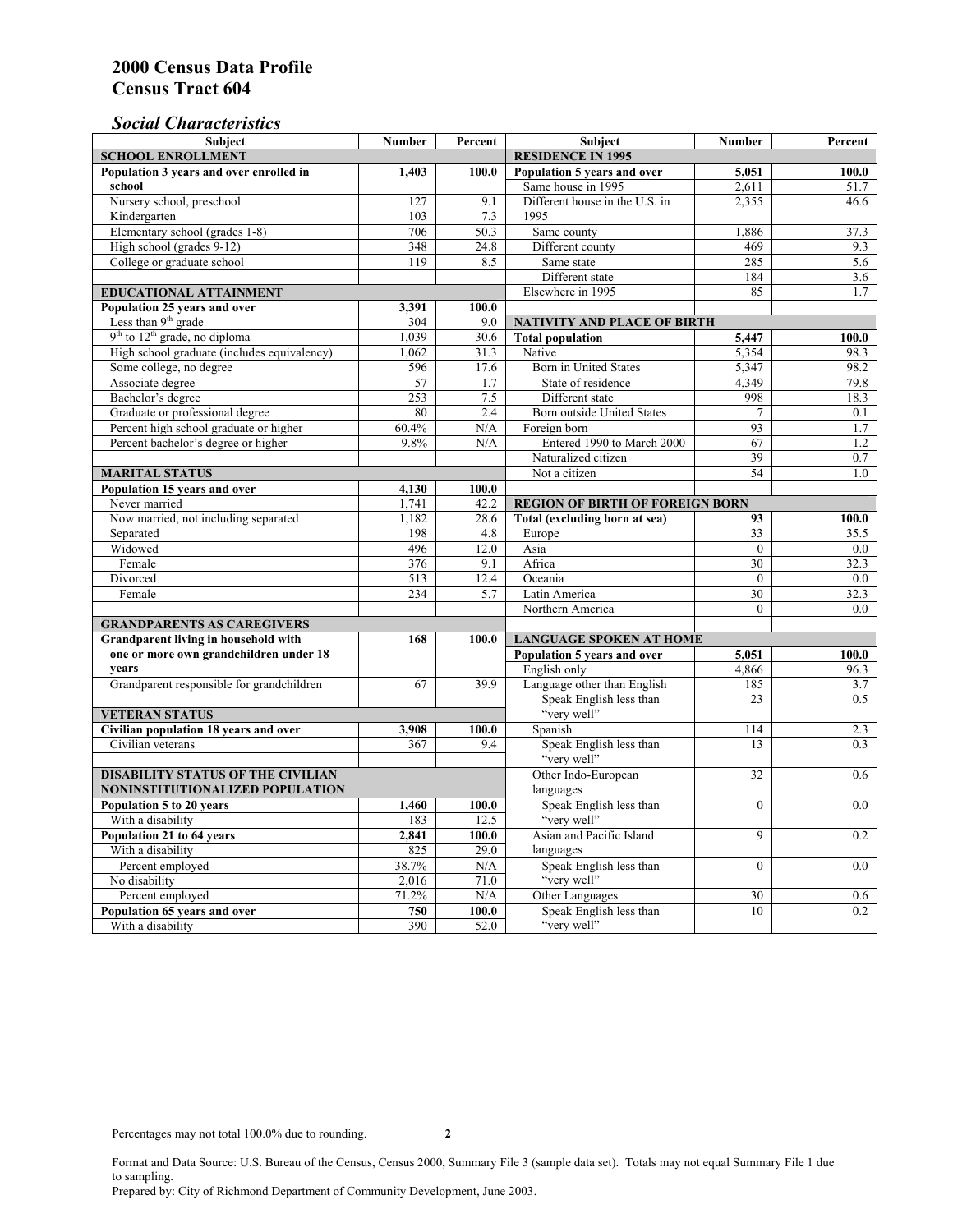#### *Economic Characteristics*

| Subject                                                                                | <b>Number</b>    | Percent          | Subject                                                                    | <b>Number</b>    | Percent          |
|----------------------------------------------------------------------------------------|------------------|------------------|----------------------------------------------------------------------------|------------------|------------------|
| <b>EMPLOYMENT STATUS</b>                                                               |                  |                  | <b>INCOME IN 1999</b>                                                      |                  |                  |
| Population 16 years and over                                                           | 4,071            | 100.0            | <b>Households</b>                                                          | 2,046            | 100.0            |
| In labor force                                                                         | 2,337            | 57.4             | Less than \$10,000                                                         | 406              | 19.8             |
| Civilian labor force                                                                   | 2,337            | 57.4             | \$10,000 to \$14,999                                                       | 265              | 13.0             |
| Employed                                                                               | 2,044            | 50.2             | \$15,000 to \$24,999                                                       | 396              | 19.4             |
| Unemployed                                                                             | 293              | 7.2              | \$25,000 to \$34,999                                                       | 337              | 16.5             |
| Percent of civilian labor force                                                        | 12.5%            | N/A              | \$35,000 to \$49,999                                                       | 308              | 15.1             |
| <b>Armed Forces</b>                                                                    | $\Omega$         | 0.0              | \$50,000 to \$74,999                                                       | 224              | 10.9             |
| Not in labor force                                                                     | 1,734            | 42.6             | \$75,000 to \$99,999                                                       | 65               | 3.2              |
| Females 16 years and over                                                              | 2,254            | 100.0            | \$100,000 to \$149,999                                                     | 35               | 1.7              |
| In labor force                                                                         | 1,288            | 57.1             | \$150,000 to \$199,999                                                     | $\mathbf{0}$     | 0.0              |
| Civilian labor force                                                                   | 1,288            | 57.1             | \$200,000 or more                                                          | 10               | 0.5              |
| Employed                                                                               | 1,142            | 50.7             | Median household income (dollars)                                          | 24,113           | N/A              |
| Own children under 6 years                                                             | 504              | 100.0            |                                                                            |                  |                  |
| All parents in family in labor force                                                   | 397              | 78.8             | With earnings                                                              | 1,603            | 78.3             |
|                                                                                        |                  |                  | Mean earnings (dollars)                                                    | 29,329           | N/A              |
| <b>COMMUTING TO WORK</b>                                                               |                  |                  | With Social Security income                                                | 660              | 32.3             |
| Workers 16 years and over                                                              | 1,961            | 100.0            | Mean Social Security income                                                | 9,568            | N/A              |
| Car, truck, or van - drove alone                                                       | 1.097            | 55.9             | (dollars)                                                                  |                  |                  |
| Car, truck, or $van - carpooled$                                                       | 398              | 20.3             | With Supplemental Security income                                          | 185              | 9.0              |
| Public transportation (including taxicab)                                              | 377              | 19.2             | Mean Supplemental Security                                                 | 5,935            | N/A              |
| Walked                                                                                 | 59               | 3.0              | income (dollars)                                                           |                  |                  |
| Other means                                                                            | $\overline{22}$  | 1.1              | With public assistance income                                              | 149              | 7.3              |
| Worked at home                                                                         | 8                | 0.4              | Mean public assistance income                                              | 2,607            | N/A              |
| Mean travel time to work (minutes)                                                     | 28.3             | N/A              | (dollars)                                                                  |                  |                  |
|                                                                                        |                  |                  | With retirement income (dollars)                                           | 364              | 17.8             |
| Employed civilian population 16 years and over                                         | 2.044            | 100.0            | Mean retirement income (dollars)                                           | 12,072           | N/A              |
| <b>OCCUPATION</b>                                                                      |                  |                  |                                                                            |                  |                  |
| Management, professional, and related occupations                                      | 306              | 15.0             | <b>Families</b>                                                            | 1,341            | 100.0            |
| Service occupations                                                                    | 630              | 30.8             | Less than \$10,000                                                         | 260              | 19.4             |
| Sales and office occupations                                                           | 522              | 25.5             | \$10,000 to \$14,999                                                       | 149              | 11.1             |
| Farming, fishing, and forestry occupations                                             | $\mathbf{0}$     | 0.0              | \$15,000 to \$24,999                                                       | 248              | 18.5             |
| Construction, extraction, and maintenance                                              | 209              | 10.2             | \$25,000 to \$34,999                                                       | 231              | 17.2             |
| occupations                                                                            |                  |                  | \$35,000 to \$49,999                                                       | 209              | 15.6             |
| Production, transportation, and material moving                                        | 377              | 18.4             | \$50,000 to \$74,999                                                       | 147              | 11.0             |
| occupations                                                                            |                  |                  | \$75,000 to \$99,999                                                       | 66               | 4.9              |
|                                                                                        |                  |                  | \$100,000 to \$149,999                                                     | $\overline{21}$  | 1.6              |
| <b>INDUSTRY</b>                                                                        |                  |                  | \$150,000 to \$199,999                                                     | $\mathbf{0}$     | 0.0              |
| Agriculture, forestry, fishing and hunting, and                                        | $\boldsymbol{0}$ | 0.0              | \$200,000 or more                                                          | 10               | 0.7              |
| mining                                                                                 |                  |                  | Median family income (dollars)                                             | 25.417           | N/A              |
| Construction                                                                           | 116              | 5.7              |                                                                            |                  |                  |
| Manufacturing                                                                          | 213              | 10.4             | Per capita income (dollars)                                                | 12,204           | N/A              |
| Wholesale trade                                                                        |                  |                  |                                                                            |                  |                  |
| Retail trade                                                                           | 73<br>200        | 3.6<br>9.8       | <b>Median earnings (dollars)</b>                                           |                  |                  |
| Transportation and warehousing, and utilities                                          | 106              | $\overline{5.2}$ | Male full-time, year-round workers<br>Female full-time, year-round workers | 23,167<br>18,975 | N/A<br>$\rm N/A$ |
|                                                                                        |                  |                  |                                                                            |                  |                  |
| Information<br>Finance, insurance, real estate, and rental and                         | 0<br>199         | 0.0<br>9.7       |                                                                            | Number           | Percent          |
|                                                                                        |                  |                  |                                                                            | below            | below            |
| leasing                                                                                | 174              |                  | Subject                                                                    | poverty<br>level | poverty<br>level |
| Professional, scientific, management,<br>administrative, and waste management services |                  | 8.5              | <b>POVERTY STATUS IN 1999</b>                                              |                  |                  |
| Educational, health and social services                                                |                  |                  |                                                                            |                  |                  |
|                                                                                        | 527              | 25.8             | <b>Families</b>                                                            | 426              | 31.8             |
| Arts, entertainment, recreation, accommodation and<br>food services                    | 242              | 11.8             | With related children under 18 years                                       | 368              | 45.4             |
|                                                                                        |                  |                  | With related children under 5 years                                        | 197              | 53.5             |
| Other services (except public administration)<br>Public Administration                 | 134              | 6.6              | Families with female householder, no                                       | 345              | 49.7             |
|                                                                                        | 60               | 2.9              | husband present                                                            |                  |                  |
|                                                                                        |                  |                  | With related children under 18 years                                       | 328              | 59.6             |
| <b>CLASS OF WORKER</b>                                                                 |                  |                  | With related children under 5 years                                        | 176              | 67.7             |
| Private wage and salary workers                                                        | 1,726            | 84.4             | <b>Individuals</b>                                                         | 1,791            | 32.9             |
| Government workers                                                                     | 272              | 13.3             | 18 years and over                                                          | 978              | 25.0             |
| Self-employed workers in own not incorporated                                          | 46               | 2.3              | 65 years and over                                                          | 171              | 22.8             |
| business                                                                               |                  |                  | Related children under 18 years                                            | 806              | 52.9             |
| Unpaid family workers                                                                  | $\overline{0}$   | 0.0              | Related children 5 to 17 years                                             | 572              | 50.7             |
|                                                                                        |                  |                  | Unrelated individuals 15 years and                                         | 354              | 31.6             |
|                                                                                        |                  |                  | over                                                                       |                  |                  |

Percentages may not total 100.0% due to rounding. **3** 

Format and Data Source: U.S. Bureau of the Census, Census 2000, Summary File 3 (sample data set). Totals may not equal Summary File 1 due to sampling.

Prepared by: City of Richmond Department of Community Development, June 2003.